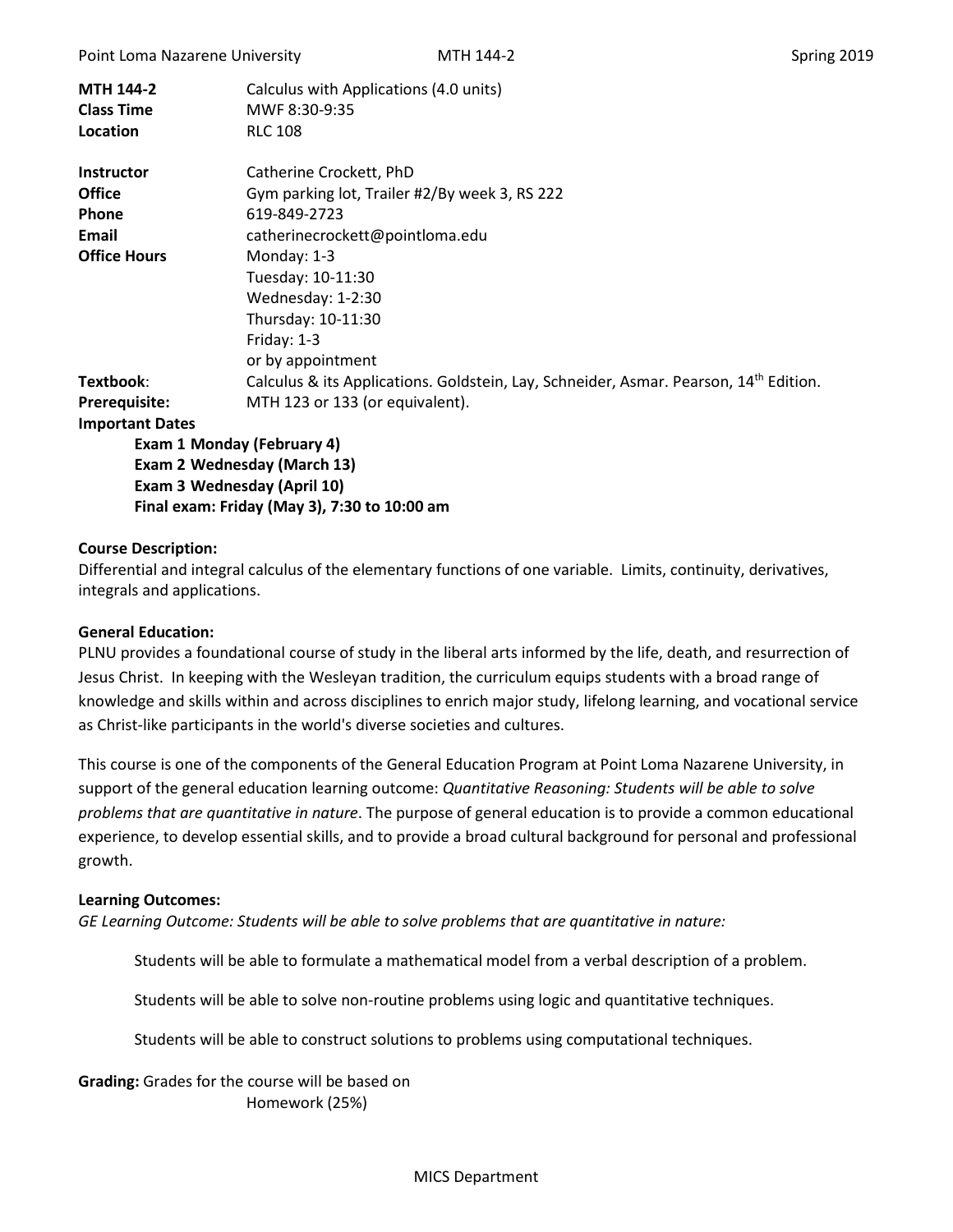Three exams (15% each; total of 45%) Final exam (comprehensive) (30%).

**Homework (25%):** Homework will be assigned every class meeting. A homework assignment is late if it is not received at the start of class on the due date. No late homework will be accepted; however, the two lowest homework scores will be dropped. Please be sure that your homework is stapled together and the problems are in order. Homework will be scored on a combination of completeness and correctness. A random selection (the same for all people) of the problems will be graded on any homework assignment.

**Tests (15% each) and Final Exam (30%):** Tests and the Final Exam will include problems and questions over material assigned in the text, readings and handouts, as well as material presented in class.

No examination shall be missed without prior consent by me or a well documented emergency beyond your control. In such cases, all make-up exams will occur at 8:30 am on the Saturday between classes and Final Exam Week. A score of zero will be assigned for an examination that is missed without prior consent or a welldocumented emergency beyond your control. The examination schedule is included in the daily schedule. I do not intend to accept excuses such as poor communication with parents, benefactors, sport team sponsors and/or travel agents.

## **Final Exam: Date and Time**

The final exam date and time is set by the university at the beginning of the semester and may not be changed by the instructor. This schedule can be found on the university website and in the course calendar. No requests for early examinations will be approved. Only in the case that a student is required to take three exams during the same day of finals week is an instructor authorized to change the exam date and time for that particular student.

## Please note: **The Final Exam is COMPREHENSIVE. May 3, (Friday) 7:30 a.m. to 10:00 a.m.**

| <b>Grading Scale in Percentages</b> |             |              |              |              |  |  |
|-------------------------------------|-------------|--------------|--------------|--------------|--|--|
|                                     |             |              |              |              |  |  |
|                                     |             | (87.5, 90)   | (77.5, 80)   | (67.5, 70)   |  |  |
|                                     | [92.5, 100] | [82.5, 87.5] | [72.5, 77.5] | [62.5, 67.5] |  |  |
|                                     | [90, 92.5]  | [80, 82.5]   | [70, 72.5]   | [60, 62.5]   |  |  |

**Grading Scale**: Course grades will be assigned according to the following scale:

**University Mission:** Point Loma Nazarene University exists to provide higher education in a vital Christian community where minds are engaged and challenged, character is modeled and formed, and service is an expression of faith. Being of Wesleyan heritage, we strive to be a learning community where grace is foundational, truth is pursued, and holiness is a way of life.

**Department Mission:** The Mathematical, Information, and Computer Sciences department at Point Loma Nazarene University is committed to maintaining a curriculum that provides its students with the tools to be productive, the passion to continue learning, and Christian perspectives to provide a basis for making sound value judgments.

### **Attendance:**

Attendance is expected at each class session. In the event of an absence you are responsible for the material covered in class and the assignments given that day.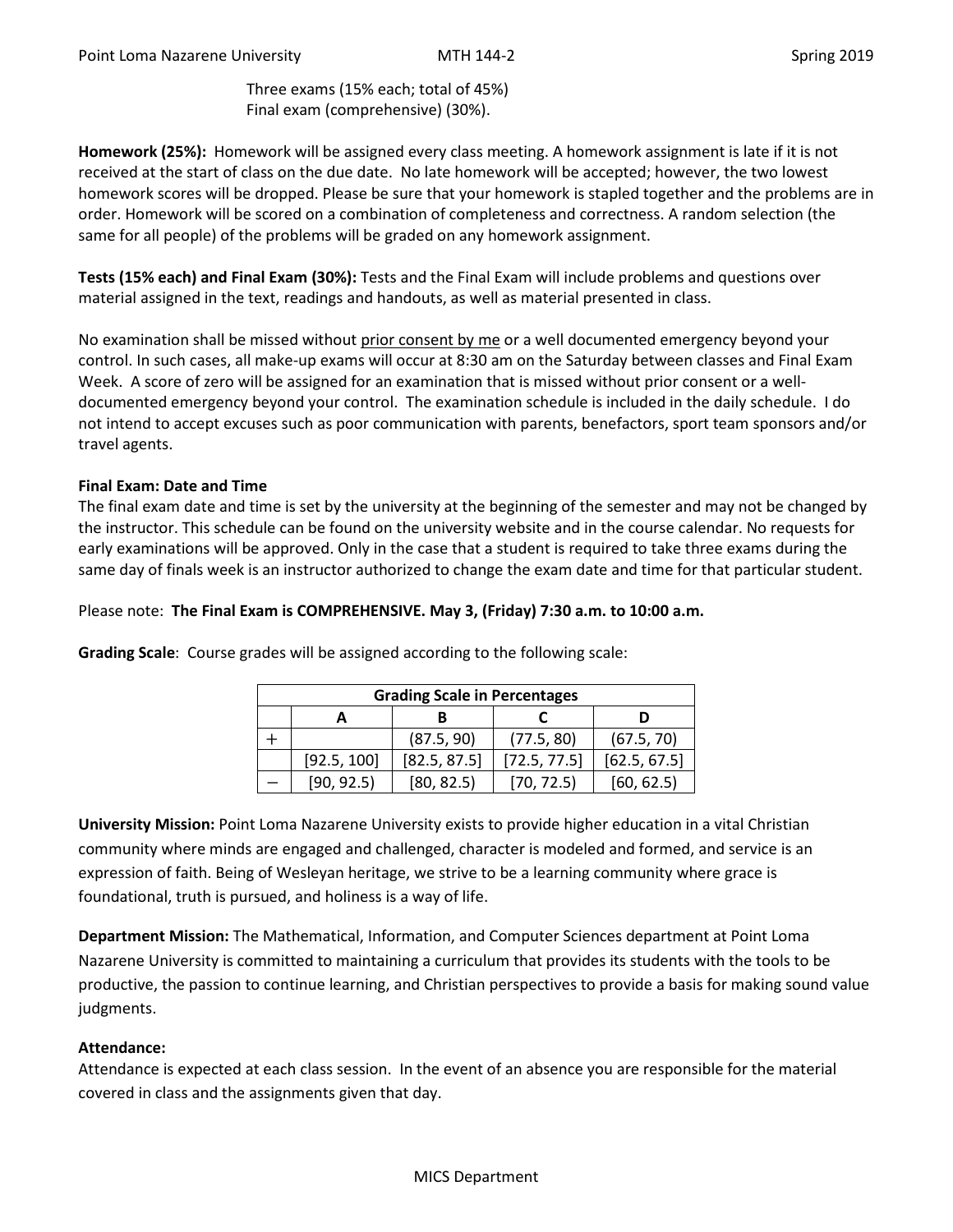Regular and punctual attendance at all classes is considered essential to optimum academic achievement. If the student is absent from more than 10 percent of class meetings, the faculty member can file a written report which may result in de-enrollment. If the absences exceed 20 percent, the student may be de-enrolled without notice until the university drop date or, after that date, receive the appropriate grade for their work and participation. See the Undergraduate Academic Catalo[g Class Attendance.](https://catalog.pointloma.edu/content.php?catoid=35&navoid=2136#Class_Attendance)

**Class Enrollment:** It is the student's responsibility to maintain his/her class schedule. Should the need arise to drop this course (personal emergencies, poor performance, etc.), the student has the responsibility to follow through (provided the drop date meets the stated calendar deadline established by the university), not the instructor. Simply ceasing to attend this course or failing to follow through to arrange for a change of registration (drop/add) may easily result in a grade of F on the official transcript.

# **Academic Accommodations:**

While all students are expected to meet the minimum standards for completion of this course as established by the instructor, students with disabilities may require academic adjustments, modifications or auxiliary aids/services. At Point Loma Nazarene University (PLNU), these students are requested to register with the Disability Resource Center (DRC), located in the Bond Academic Center. [\(DRC@pointloma.edu](mailto:DRC@pointloma.edu) or 619-849-2486). The DRC's policies and procedures for assisting such students in the development of an appropriate academic adjustment plan (AP) allows PLNU to comply with Section 504 of the Rehabilitation Act and the Americans with Disabilities Act. Section 504 (a) prohibits discrimination against students with special needs and guarantees all qualified students equal access to and benefits of PLNU programs and activities. After the student files the required documentation, the DRC, in conjunction with the student, will develop an AP to meet that student's specific learning needs. The DRC will thereafter email the student's AP to all faculty who teach courses in which the student is enrolled each semester. The AP must be implemented in all such courses.

If students do not wish to avail themselves of some or all of the elements of their AP in a particular course, it is the responsibility of those students to notify their professor in that course. PLNU highly recommends that DRC students speak with their professors during the first two weeks of each semester about the applicability of their AP in that particular course and/or if they do not desire to take advantage of some or all of the elements of their AP in that course.

# **Academic Honesty:**

Students should demonstrate academic honesty by doing original work and by giving appropriate credit to the ideas of others. Academic dishonesty is the act of presenting information, ideas, and/or concepts as one's own when in reality they are the results of another person's creativity and effort. A faculty member who believes a situation involving academic dishonesty has been detected may assign a failing grade for that assignment or examination, or, depending on the seriousness of the offense, for the course. Faculty should follow and students may appeal using the procedure in the university Catalog. See [Academic Honesty](https://catalog.pointloma.edu/content.php?catoid=35&navoid=2136#Academic_Honesty) for definitions of kinds of academic dishonesty and for further policy information.

# **Copyright Protected Materials:**

Point Loma Nazarene University, as a non-profit educational institution, is entitled by law to use materials protected by the US Copyright Act for classroom education. Any use of those materials outside the class may violate the law.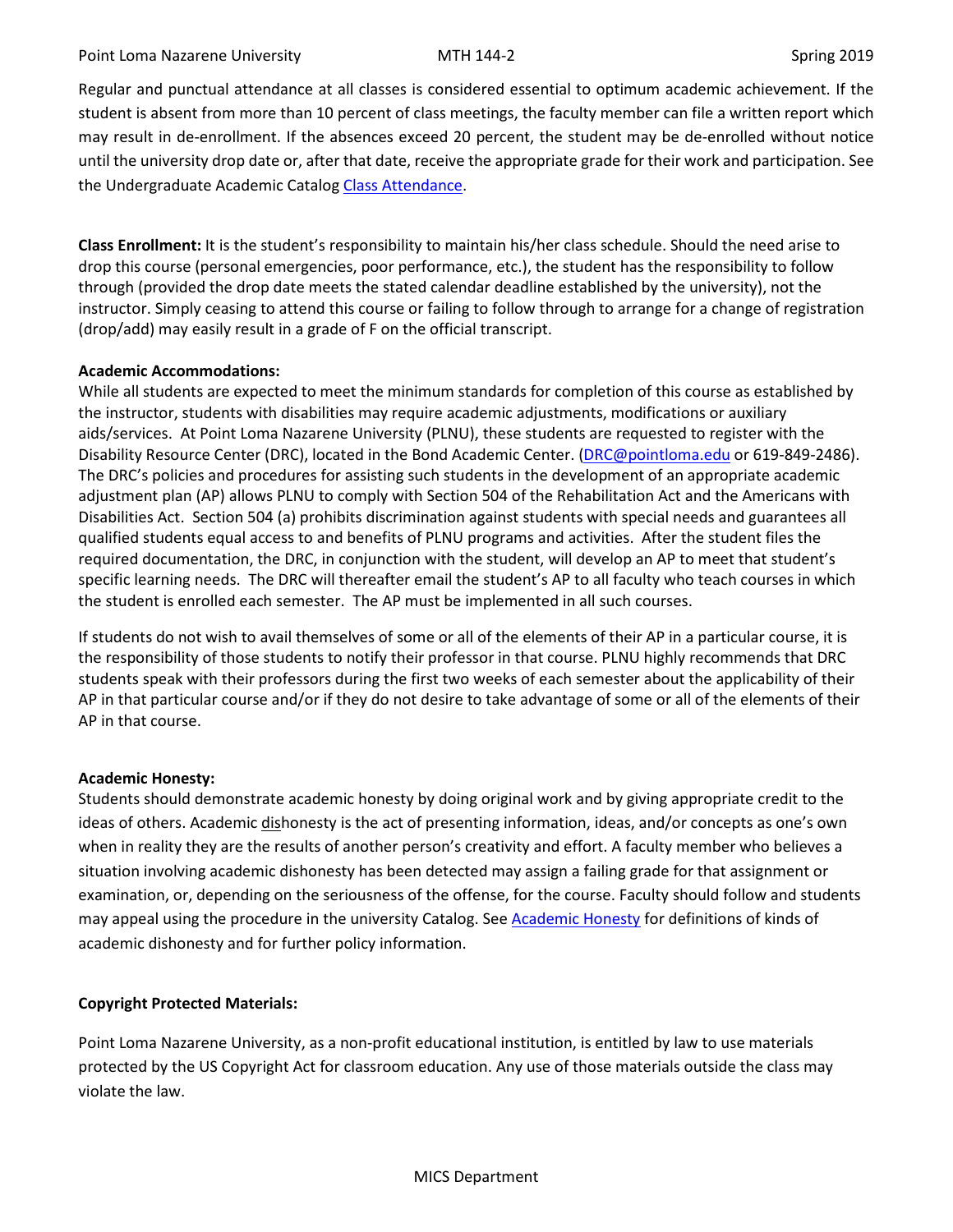**Credit Hour:** In the interest of providing sufficient time to accomplish the stated course learning outcomes, this class meets the PLNU credit hour policy for a 4.0-unit class delivered over 15 weeks. Specific details about how the class meets the credit hour requirements can be provided upon request.

**Cell Phones:** Turn off any cell phone, pager or things that make noise while you are in class. Also, do not text or work on other classes while in class -to do so is disrespectful to me and your classmates.

**General Advice:** The key to success in this class is to attend lectures regularly and do your homework. You learn mathematics by doing it yourself. You should expect to spend approximately two hours outside of class for every one hour in class working on homework and going over concepts. When doing homework, please note it is normal to not be able to do every problem correct on the first attempt. Do not be discouraged, instead seek help.

## **Sources of Help:**

- 1. Me. If you have questions, ask me. See office hours.
- 2. FREE TUTORING- Math Learning Center-hours are posted on the door.
- 3. Other classmates. Form study groups! Work together!

### **Tentative Schedule and Homework assignment:** While topic order may change — the test dates will not.

| Week                    | M                              | W                                    | F                                   |  |  |
|-------------------------|--------------------------------|--------------------------------------|-------------------------------------|--|--|
| $\mathbf{1}$            | 1/8 (Tuesday)                  | 1/9                                  | 1/11                                |  |  |
|                         | Introduction                   | 1.2: Slope of a curve at a point     | 1.3: The derivative                 |  |  |
|                         | 1.1: Slope of a line           |                                      |                                     |  |  |
| $\overline{2}$          | 1/14                           | 1/16                                 | 1/18                                |  |  |
|                         | 1.4: Limits & Derivatives      | 1.5: Differentiability& continuity   | 1.6: Some rules for differentiation |  |  |
|                         |                                | *Out of class assignment             | *Out of class assignment            |  |  |
|                         |                                |                                      |                                     |  |  |
| 3                       | 1/21                           | 1/23                                 | 1/25                                |  |  |
|                         | <b>MLK Day</b>                 | 1.7: More about derivatives          | 2.1: Describing Graphs of functions |  |  |
|                         | <b>No class</b>                | 1.8: Derivatives as a rate of change |                                     |  |  |
|                         |                                |                                      |                                     |  |  |
| 4                       | 1/28                           | 1/30                                 | 2/1                                 |  |  |
|                         | 2.2: First & Second Derivative | 2.3: First & second derivative       | <b>Review</b>                       |  |  |
|                         | Rules                          | tests                                |                                     |  |  |
| 5                       | 2/4                            | 2/6                                  | 2/8                                 |  |  |
|                         | Exam #1 ( Chapter 1-2.3)       | 2.5: Optimization Problems           | 3.1: The Product & Quotient Rules   |  |  |
|                         |                                |                                      |                                     |  |  |
| 6                       | 2/11                           | 2/13                                 | 2/15                                |  |  |
|                         | 3.2: The Chain Rule            | 3.3: Implicit differentiation &      | 4.1: Exponential functions          |  |  |
|                         |                                | related rates                        |                                     |  |  |
| $\overline{7}$          | 2/18                           | 2/20                                 | 2/22                                |  |  |
|                         | $4.2: e^x$                     | 4.3: Differentiation of e^x          | $4.4:$ In x                         |  |  |
|                         |                                |                                      |                                     |  |  |
| 8                       | 2/25                           | 2/27                                 | 3/1                                 |  |  |
|                         | 4.5: The derivative of ln x    | 5.1: Exponential growth/ decay       | 5.2: Compound Interest              |  |  |
|                         |                                |                                      | 5.4: Further Exponential Models     |  |  |
|                         |                                |                                      |                                     |  |  |
| Spring Break 3-4 to 3-8 |                                |                                      |                                     |  |  |
|                         |                                |                                      |                                     |  |  |